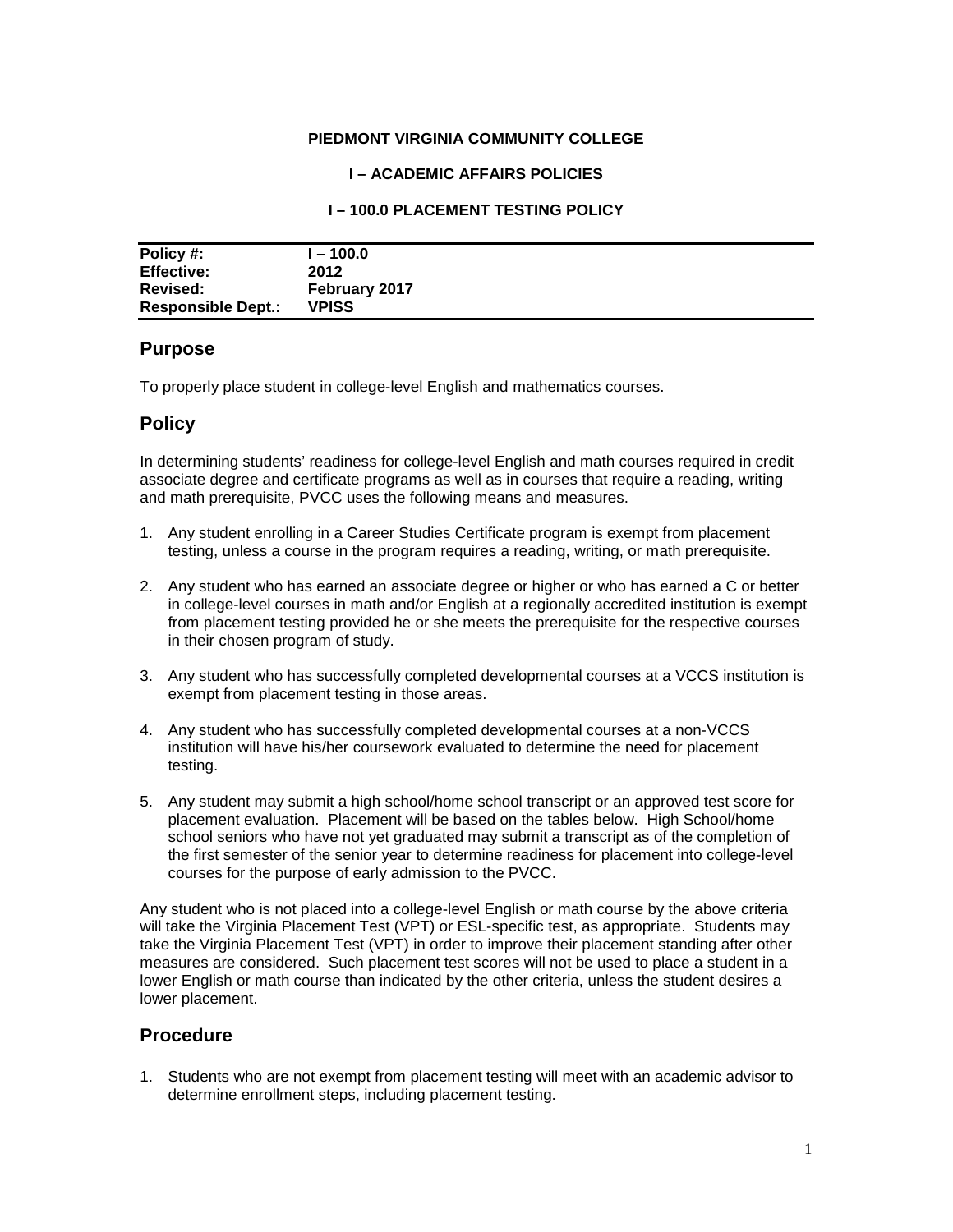- 2. Printed placement test results are available to students immediately.
- 3. After placement testing, students will meet with an academic advisor to interpret the scores.

### **Measures for Math Placement**

Math placement will be determined using one of the following measures.

| <b>Math Placement Measures</b>                             | <b>HS GPA or</b><br><b>Score</b> | <b>Placement</b>      |
|------------------------------------------------------------|----------------------------------|-----------------------|
|                                                            | Range                            |                       |
| HS GPA and Algebra II and one Algebra Intensive Course*    | 3.0 or higher                    | <b>MTE 1-9</b>        |
| *Algebra Intensive Courses above Algebra II: Trigonometry, |                                  | satisfied             |
| Math Analysis, Pre-Calculus, Calculus, Algebra III         | $2.7 - 2.9$                      | <b>MTE 1-9 Co-</b>    |
|                                                            |                                  | Requisite             |
|                                                            |                                  | Eligible <sup>*</sup> |
| HS GPA and Algebra II                                      | 3.0 or higher                    | <b>MTE 1-5</b>        |
|                                                            |                                  | satisfied             |
|                                                            | $2.7 - 2.9$                      | MTE 1-5 Co-           |
|                                                            |                                  | Requisite             |
|                                                            |                                  | Eligible*             |
| HS GPA and Algebra I                                       | 3.0 or higher                    | <b>MTE 1-3</b>        |
|                                                            |                                  | satisfied             |
|                                                            | $2.7 - 2.9$                      | <b>MTE 1-3 Co-</b>    |
|                                                            |                                  | Requisite             |
|                                                            |                                  | Eligible*             |
| SAT-Math                                                   | 530 or                           | <b>MTE 1-9</b>        |
|                                                            | above                            | satisfied             |
|                                                            | 510-520                          | <b>MTE 1-5</b>        |
|                                                            | range                            | satisfied             |
| <b>ACT</b> -Subject Area Test Math                         | 22 or above                      | <b>MTE 1-9</b>        |
|                                                            |                                  | satisfied             |
|                                                            | 19-21 range                      | <b>MTE 1-5</b>        |
|                                                            |                                  | satisfied             |
| GED-Math                                                   | 165 or                           | <b>MTE 1-5</b>        |
|                                                            | above                            | satisfied             |
|                                                            | 155-165                          | <b>MTE 1-3</b>        |
|                                                            | range                            | satisfied             |

\* Co—requisite courses may not be available for enrollment until the spring 2018 semester.

Students will complete the VPT-Calculus for placement into Pre-Calculus II, Calculus, and 200 level Statistics.

High school GPA is valid for five (5) years after the date of high school graduation. SAT, ACT, and GED test scores are valid for five (5) years after the date of the test. Virginia Placement Test-Math scores are valid for five (5) years after the date of the test. Previously taken developmental courses are valid for five (5) years after the term taken.

Students who take the Virginia Placement Test-Math and who do not enroll in developmental courses are allowed to take one (1) retest within twelve (12) months. Students who attempt developmental courses will be ineligible for a retest. Exceptions to this retest policy may be made on a case-by-case basis.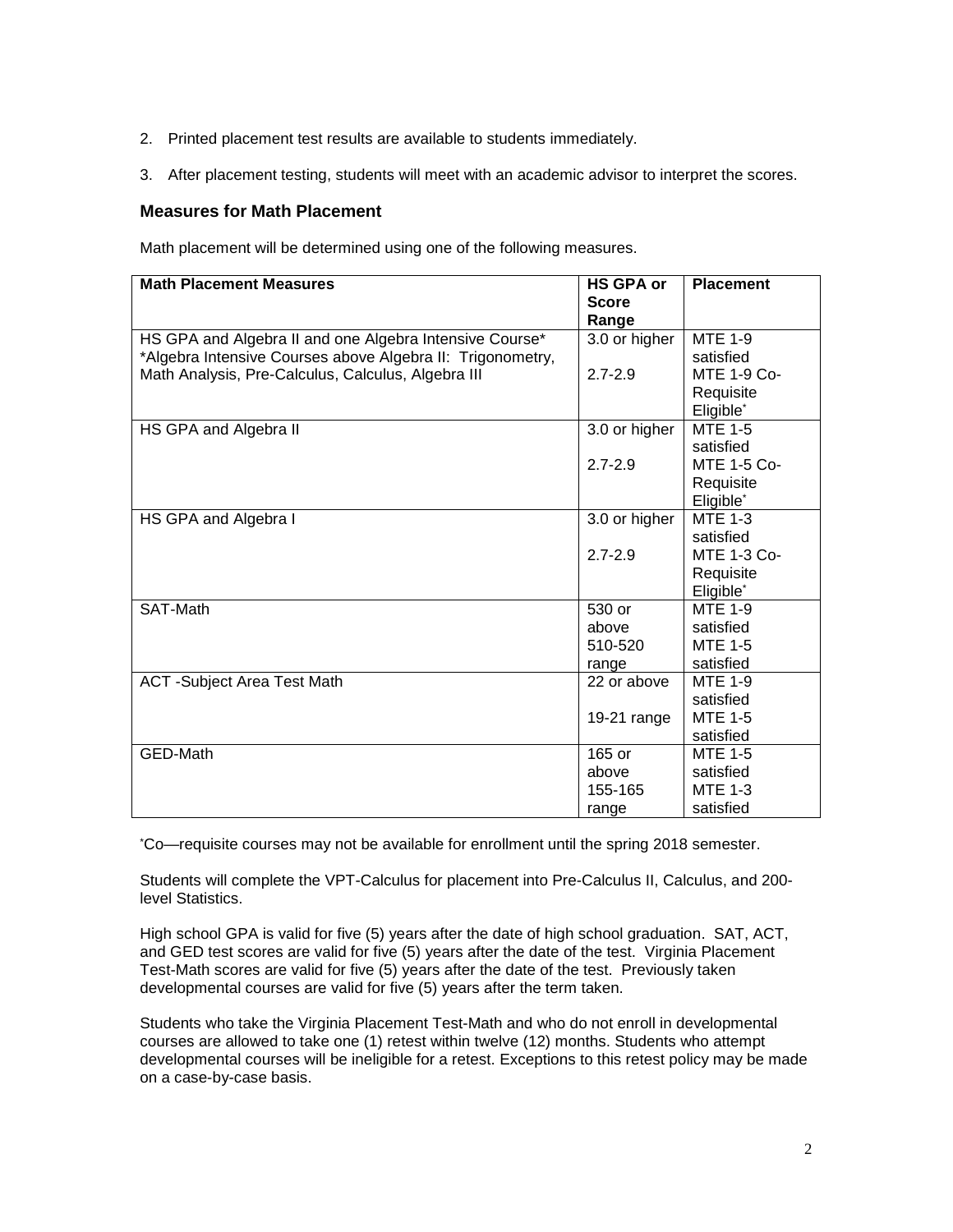## **Measures for English Placement**

| <b>English Placement Measures</b>              | <b>HS GPA or Score Range</b> | <b>Placement</b>     |
|------------------------------------------------|------------------------------|----------------------|
| HS GPA                                         | 3.0 or higher                | <b>ENG 111</b>       |
|                                                | $2.7 - 2.9$                  | <b>ENF 3/ENG 111</b> |
| SAT-ERW (Evidence-Based Reading and Writing)   | 480 or above                 | <b>ENG 111</b>       |
|                                                | 460-470 range                | <b>ENF 3/ENG 111</b> |
| ACT-Subject Area Tests for English and Reading | 18 or above                  | <b>ENG 111</b>       |
|                                                | $15-17$ range                | <b>ENF 3/ENG 111</b> |
| GED-English                                    | 165 or above                 | <b>ENG 111</b>       |

English placement will be determined by using one of the following measures.

High school GPA is valid for five (5) years after the date of high school graduation. SAT, ACT, and GED test scores are valid for five (5) years after the date of the test. Virginia Placement Test-English scores are valid for five (5) years after the date of the test. Previously taken developmental courses are valid for five (5) years after the term taken.

Students who take the Virginia Placement Test-English and who do not enroll in developmental courses are allowed to take one (1) retest within twelve (12) months. Students who attempt developmental courses will be ineligible for a retest. Exceptions to this retest policy may be made on a case-by-case basis.

# **Placement Testing at Other VCCS Colleges**

Students who intend to enroll at another VCCS college may take the Virginia Placement Test (VPT)at PVCC at no cost to the student. Students who intend to enroll at PVCC may take the Virginia Placement Test (VPT) at another VCCS college at no cost to the student. PVCC will accept placement test scores from other VCCS institutions within the timelines outlined in this policy.

# **Dual Enrollment Placement Testing**

- 1. To take a PVCC dual enrollment course, a high school junior or senior must meet the dual enrollment eligibility requirements as well as meet all prerequisites for the specific class or classes in which he or she plans to enroll. This is typically done through placement testing or through satisfactory SAT, ACT, or PSAT scores.
- 2. Students interested in taking a PVCC transfer or career and technical education dual enrollment class must meet math and English requirements by taking the VCCS placement test(s) (VPT) or through minimum SAT, ACT, PSAT, or in limited cases the Virginia Standards of Learning (SOL) tests.
	- a. A student who provides official evidence of a minimum mathematics score of 530 on the SAT, a mathematics score of 22 on the ACT, or a minimum mathematics score of 500 on the PSAT taken within the last two years is exempt from taking the VPT mathematics placement test. Students interested in taking dual enrollment classes that do not have a mathematics prerequisite, are exempt from VPT testing if they provide evidence of a passing score on the Algebra I SOL test.
	- b. A student who provides official evidence of a combined score of 480 on both the evidence-based reading and writing section of the SAT, a minimum combined score of 18 on the ACT, or a minimum combined critical reading and writing